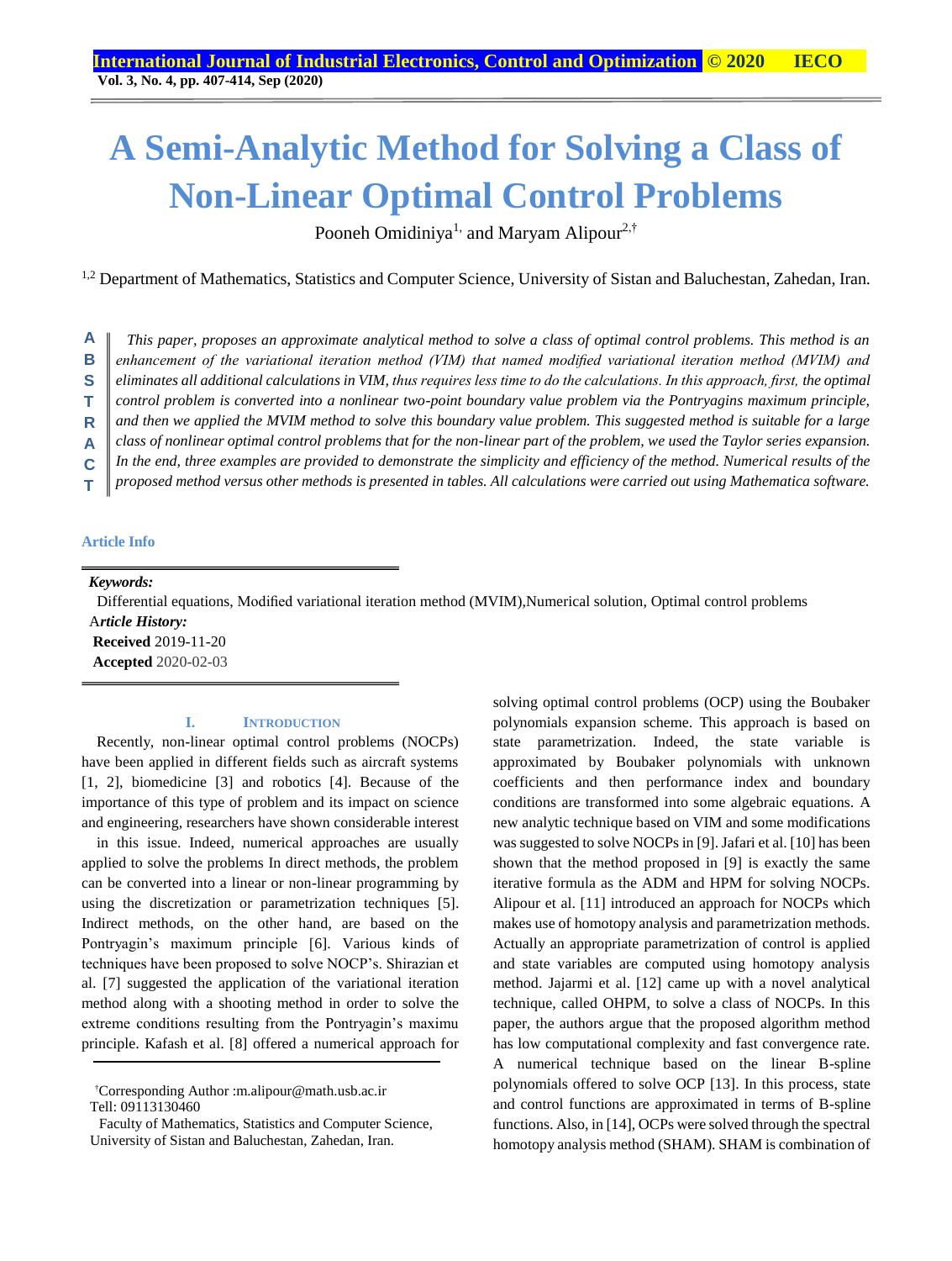the hybrid spectral collocation technique and the homotopy analysis method. This article points out that SHAM is stronger than HAM due to it removes restrictions of the HAM such as the requirement for the solution to conform to the so-called rule of solution expression and the rule of coefficient ergodicity. In addition, more numerical methods in this area can be found in [15, 16, 17, 18, 19].

Ji-Huan He adevised a method to solve non-linear differential equations using VIM [20, 21]. VIM also features a number of disadvantages which decrease its power. These are mainly associated with repetitive calculations and the introduction of excessive unnecessary terms. To overcome these downsides, Abassy et al. [22] proposed the modified variational iteration method (MVIM). Besides, MVIM improved the rate of convergence. This paper uses MVIM as a semi-analytical method to solve NOCPs. The proposed method is an indirect method and does not require discretization, linearization or transformation. In this approach, first, the optimal control problem is converted into a nonlinear twopoint boundary value problem via the Pontryagin's maximum principle, and then we applied the MVIM method to solve this boundary value problem. The examples show that our proposed method is rewarding thanks to its simplicity and small computation costs. The paper is organized as follows: Section 2, introduces NOCPs; MVIM for NOCPs is discussed in Section 3; Section4 simulates the numerical examples to check the efficiency of the method; and Section 5 draws a number of conclusions based on the results.

# **II. NONLINEAR OPTIMAL CONTROL PROBLEMS**

Consider the following nonlinear dynamical system:  $x'(t) = f(t, x(t)) + g(t, x(t))u(t), t \in [t_0, t_f]$  (1)

$$
x(t_0) = x_0, x(t_f) = x_f,
$$

Where  $x(t) \in R^n$  denotes the state variable,  $u(t) \in R^m$  is the control variable, and  $x_0$  and  $x_f$  are the given initial and final states at  $t_0$  and  $t_f$  respectively. Moreover,  $f(t, x(t)) \in R^n$  and  $g(t, x(t))u(t) \in R^{n \times m}$  are two continuously differentiable functions in all arguments. Our purpose is to minimize the quadratic objective function.

$$
J[x, u] = \frac{1}{2} \int_{t_0}^{t_f} (x^T(t)Qx(t) + u^T(t)R u(t)) dt
$$
 (2)

subject to the non-linear system (1), where  $Q \in R^{n \times n}$  and  $R \in \mathbb{R}^{m \times m}$  are positive semi-definite and positive definite matrices, respectively. Since the performance index (2) is convex, the following extreme necessary conditions are also sufficient for optimality:

$$
x' = f(t, x) + g(t, x)u^*
$$
  
\n
$$
\lambda' = -H_x(x, u^*, \lambda),
$$
  
\n
$$
u^* = argmin_u H(x, u, \lambda)
$$
  
\n
$$
x(t_0) = x_0, x(t_f) = x_f,
$$
  
\nwhere

$$
H(x, u, \lambda) = \frac{1}{2} [x^T Q x + u^T R u] + \lambda^T [f(t, x) +
$$

 $g(t, x)u$ ]

is the Hamiltonian function. Similarly (3) can be written in the form of:

$$
x' = f(t, x) + g(t, x)[-R^{-1}g^{T}(t, x)\lambda],
$$
  
\n
$$
\lambda' = -(Qx + \left(\frac{\partial f(t, x)}{\partial x}\right)^{T} \lambda +
$$
  
\n
$$
\sum_{i=1}^{n} \lambda_{i}[-R^{-1}g^{T}(t, x)\lambda]^{T} \frac{\partial g_{i}(t, x)}{\partial x}]
$$
  
\n
$$
x(t_{0}) = x_{0}, x(t_{f}) = x_{f}
$$
  
\nwhere,  $\lambda(t) \in R^{n}$  is the co-state vector with the *i*th component  $\lambda_{i}(t), i = 1, ..., n$ , and  $g(t, x) = [g_{1}(t, x), ..., g_{n}(t, x)]^{T}$  with  $g_{i}(t, x) \in R^{n}$ ,  $i = 1, ..., n$ . Also, the optimal control law is obtained by  
\n $u^{*} = -R^{-1}g^{T}(t, x)\lambda$  (5)

There is no analytical solution for solving such a two-point boundary-value problem (TPBVP) in (4). Therefore, it is highly recommended to calculate analytic approximate or numerical solutions for it. We shall apply MVIM to solve the following initial value problem. Taylor series expansion is used here for the non-linear part of the problem*.*

# **III. THE MODIFIED VARIATIONA ITERATION METHOD**

In this section, consider the following differential equations,

$$
LV(t) + RV(t) + NV(t) = g(t)
$$
  
(6) (6)

where  $L = \frac{d}{dt}$ , R is a linear operator, N is a non-linear term and  $g(t)$  is an inhomogeneous term. Using VIM [20, 21] to solve the non-linear differential equation (6), the following variational iteration formula can be obtained:

$$
V_{n+1}(t) = V_n(t) - \int_0^t \{L(V_n(\tau)) + R(V_n(\tau)) + N(V_n(\tau)) - g(\tau)\} d\tau.
$$
\n(7)

It has been shown [22] that equation (7) is equivalent to the following equation:

$$
V_{n+1}(t) = V_n(t) - \int_0^t \{ R(V_n(\tau) - V_{n-1}(\tau)) + (G_n(\tau) - G_{n-1}(\tau)) - g(\tau) \} d\tau,
$$
\n(8)

where  $V_{-1} = 0$ ,  $V_0 = f(t)$ ,  $V_1 = V_0 - \int_0^t \{$  $\int_0^{\infty} \{ R(V_0 - V_{-1}) +$  $(G_0 - G_{-1}) - g$ }d $\tau$  and  $G_n(t)$  is obtained from  $N V_n(t) =$  $G_n(t) + O(t^{n+1})$ . The Maclaurin series expansion is employed here for the non-linear part of the problem. Eq. (8) can be solved iteratively to obtain an approximate solution that takes the form  $V(t) \approx V_n(t)$ , where *n* is the final iteration step.

**Theorem 1.** Suppose that  $V_0(t) = V_0$  and the iterative sequence  $\{V_n(t)\}\$  obtained from (7) converges to  $V(t)$ ; then  $V(t)$  is the solution of Eq. (6).

Proof. Considering the limits in the iterative formula (7), it follows that

$$
\lim_{n\to\infty}V_{n+1} = \lim_{n\to\infty}V_n - \int_0^t \lim_{n\to\infty} [L(V_n(\tau)) + R(V_n(\tau)) +
$$
  
 
$$
N(V_n(\tau))] d\tau.
$$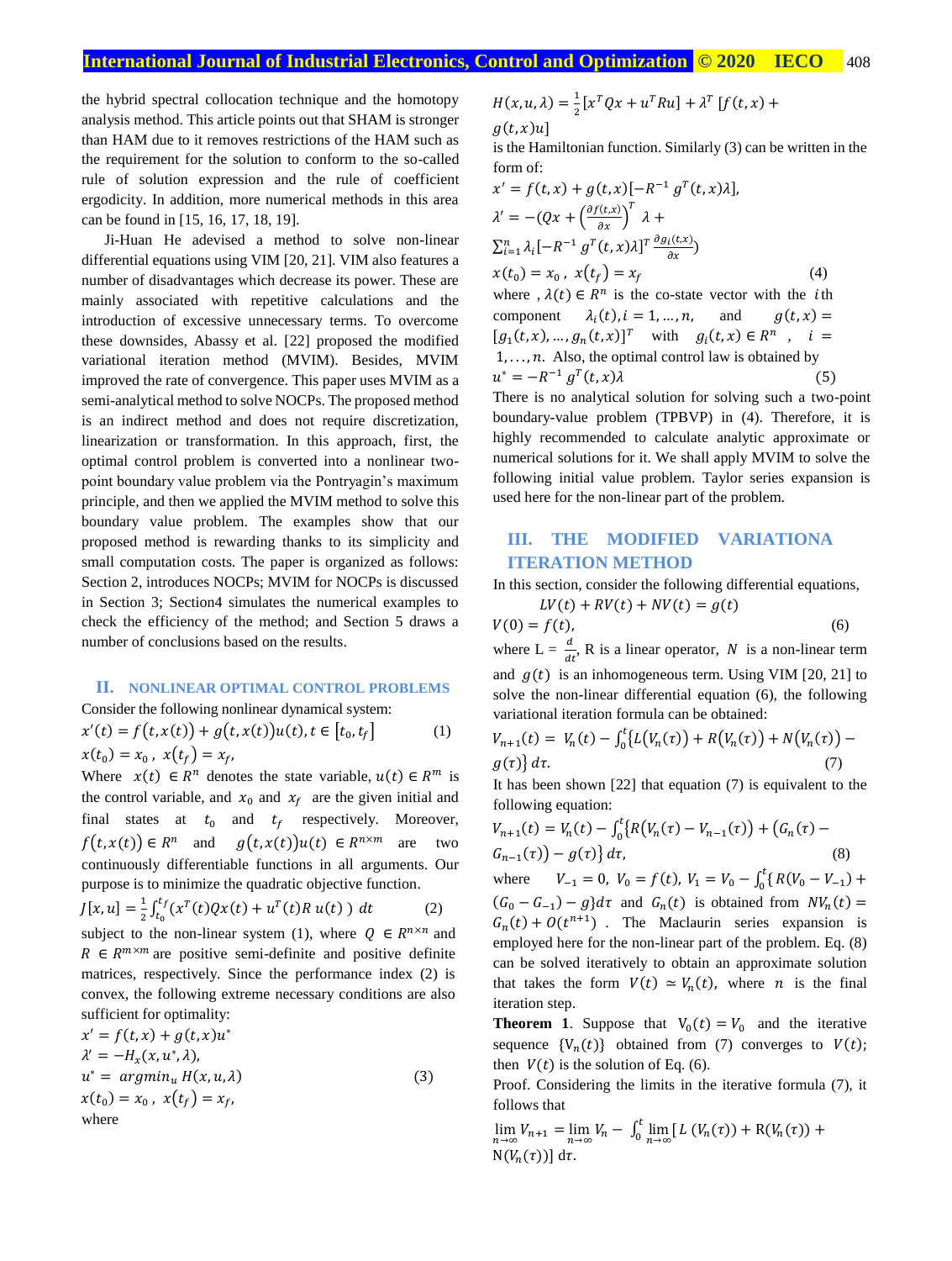By considering  $\lim_{n \to \infty} V_n = V$  and the continuity of N operator, we will have

$$
\int_0^t [L(V(\tau)) + R(V(\tau)) + N(V(\tau))]d\tau = 0.
$$

Then, differentiation of both sides concerning  $t$  yields

 $LV(t) + RV(t) + NV(t) = 0.$  (9) Clearly,  $V(t)$  satisfies (6). Moreover, if  $t = 0$ , then form (7),  $V_{n+1}(0) = V_n(0)$ , for every  $n \ge 0$ . Thus  $V_0(0) = V_n(0) =$  $V_0$ . Hence,  $V(t)$  is the solution of Eq. (6) and the proof is complete. Since the Maclaurin series is convergent, equation (8) also converges.

*The Modified Variational Iteration Method for Nocp's*

We consider equation (4) as follows:

$$
x'(t) + L x(t) + Nx(t) = 0,
$$
  
\n
$$
\lambda'(t) + L \lambda(t) + N \lambda(t) = 0,
$$
  
\n
$$
x(t_0) = x_0, x(t_f) = x_f,
$$
\n(10)

where  $L$  is a linear operator and  $N$  is a non-linear operator. To solve system (10) with MVIM, we should answer the following system:

$$
x'(t) + L x(t) + Nx(t) = 0,
$$
  
\n
$$
\lambda'(t) + L \lambda(t) + N \lambda(t) = 0,
$$
  
\n
$$
x(t_0) = x_0, \lambda(t_0) = \alpha.
$$
 (11)  
\nIn equation (11)  
\n
$$
Lx(t) + Nx(t) = -(f(t, x) + g(t, x)[-R^{-1} g^T(t, x)\lambda]),
$$
  
\n
$$
L\lambda(t) + N\lambda(t) = (Qx + \left(\frac{\partial f(t, x)}{\partial x}\right)^T \lambda +
$$
  
\n
$$
\sum_{i=1}^n \lambda_i [-R^{-1} g^T(t, x)\lambda]^T \frac{\partial g_i(t, x)}{\partial x}.
$$
 (12)

To solve equation (11) with MVIM, we construct the below iterations formula according to equation (8):

$$
x_{n+1}(t) = x_n(t) - \int_0^t \{ R(x_n(\tau) - x_{n-1}(\tau)) + (G_n(\tau) - G_{n-1}(\tau)) \} d\tau,
$$
\n(13)

$$
\lambda_{n+1}(t) = \lambda_n(t) - \int_0^t \{ R(\lambda_n(\tau) - \lambda_{n-1}(\tau)) + (K_n(\tau) - K_{n-1}(\tau)) \} d\tau,
$$
\n(14)

where  $x_{-1}(t) = 0$ ,  $\lambda_{-1}(t) = 0$ ,  $x(0) = x_0$  and

 $\lambda(0) = \alpha$ . We have:

$$
x_1(t) = x_0(t) - \int_0^t \{R(x_0(\tau) - x_{-1}(\tau)) + (G_0(\tau) - G_{-1}(\tau))\} d\tau,
$$
  
\n
$$
\lambda_1(t) = \lambda_0(t) - \int_0^t \{R(\lambda_0(\tau) - \lambda_{-1}(\tau)) + (K_0(\tau) - G_{-1}(\tau))\} d\tau.
$$

$$
K_{-1}(\tau)\big)\big\}\,d\tau,
$$

and  $G_n(t)$  and  $K_n(t)$  are obtained from

 $Nx_n(t) = G_n(t) + O(t^{n+1})$  and  $N\lambda_n(t) = k_n(t) + O(t^{n+1})$ . Eqs. (13) and (14) can be solved iteratively to obtain an approximate solution that takes the form  $x(t) \approx x_n(t)$  and  $\lambda(t) \approx \lambda_n(t)$ , where *n* is the final iteration step. The optimal control law is obtained by

$$
u^* = -R^{-1}g^T(t, x)\lambda.
$$
 (15)

For stopping criterion, we consider the following criterion: |  $J_{n+1}-J_n$  $\left| \frac{1+1-n}{\ln n} \right| < \varepsilon$ , where  $\varepsilon > 0$  should be chosen according to

the desirable accuracy.

#### *Numerically Example*

In this section, we have solved three examples to illustrate the simplicity and efficiency of the proposed method.

**Example 1.** Consider the following nonlinear optimal control problem

$$
minimize J = \int_0^1 u^2(t) dt,
$$
  
Subject to:

Subject t

$$
x' = \frac{1}{2} x^2(t) \sin x(t) + u(t), \qquad t \in [0,1],
$$
  
x(0) = 0, \qquad x(1) = 0.5, \qquad (16)  
The necessary equations for the optimal control are

given as:

$$
x' = \frac{1}{2} x^2(t)\sin x(t) - \frac{1}{2}\lambda(t), \qquad t \in [0,1],
$$
  
\n
$$
\lambda' = -\lambda(t)x(t)\sin x(t) - \frac{1}{2}\lambda(t)x^2(t)\cos x(t),
$$
  
\n
$$
x(0) = 0, \qquad \lambda(0) = \alpha,
$$
  
\nthat (17)

$$
u(t)=-\frac{1}{2}\lambda(t).
$$

In this example, applying the following iteration formula

$$
x_{n+1} = x_n - \int_0^t \{R(x_n - x_{n-1}) + (G_n - G_{n-1})\} d\tau,
$$
  

$$
\lambda_{n+1} = \lambda_n - \int_0^t \{R(\lambda_n - \lambda_{n-1}) + (G_n - G_{n-1})\} d\tau,
$$
  
we consider

$$
R(x(t)) = \frac{1}{2}\lambda(t),
$$
  
\n
$$
G(x(t)) = -\frac{1}{2}x^2(t)\sin x(t),
$$
  
\n
$$
R(\lambda(t)) = 0,
$$
  
\n
$$
G(\lambda(t)) = \lambda(t)x(t)\sin x(t) + \frac{1}{2}\lambda(t)x^2(t)\cos x(t), \quad (18)
$$

by applying Mathematica software, five-term approximations for x and  $\lambda$  were obtained as follows:

$$
x_5(t) = -\frac{t\alpha}{2},
$$
  

$$
\lambda_5(t) = \alpha - \frac{t^3 \alpha^3}{8} + \frac{t^5 \alpha^5}{192}.
$$

In this case, we should have ,

$$
x_5(1)=-\frac{\alpha}{2}
$$

where  $\alpha$  is an unknown parameter which, will be obtained from the final state condition  $x(t_f) = x_f$ . Here, the value of  $\alpha$ is derived from

$$
x_5(1) = -\frac{\alpha}{2} = 0.5,
$$

that is  $\alpha = -1$ . The optimal control is as follows: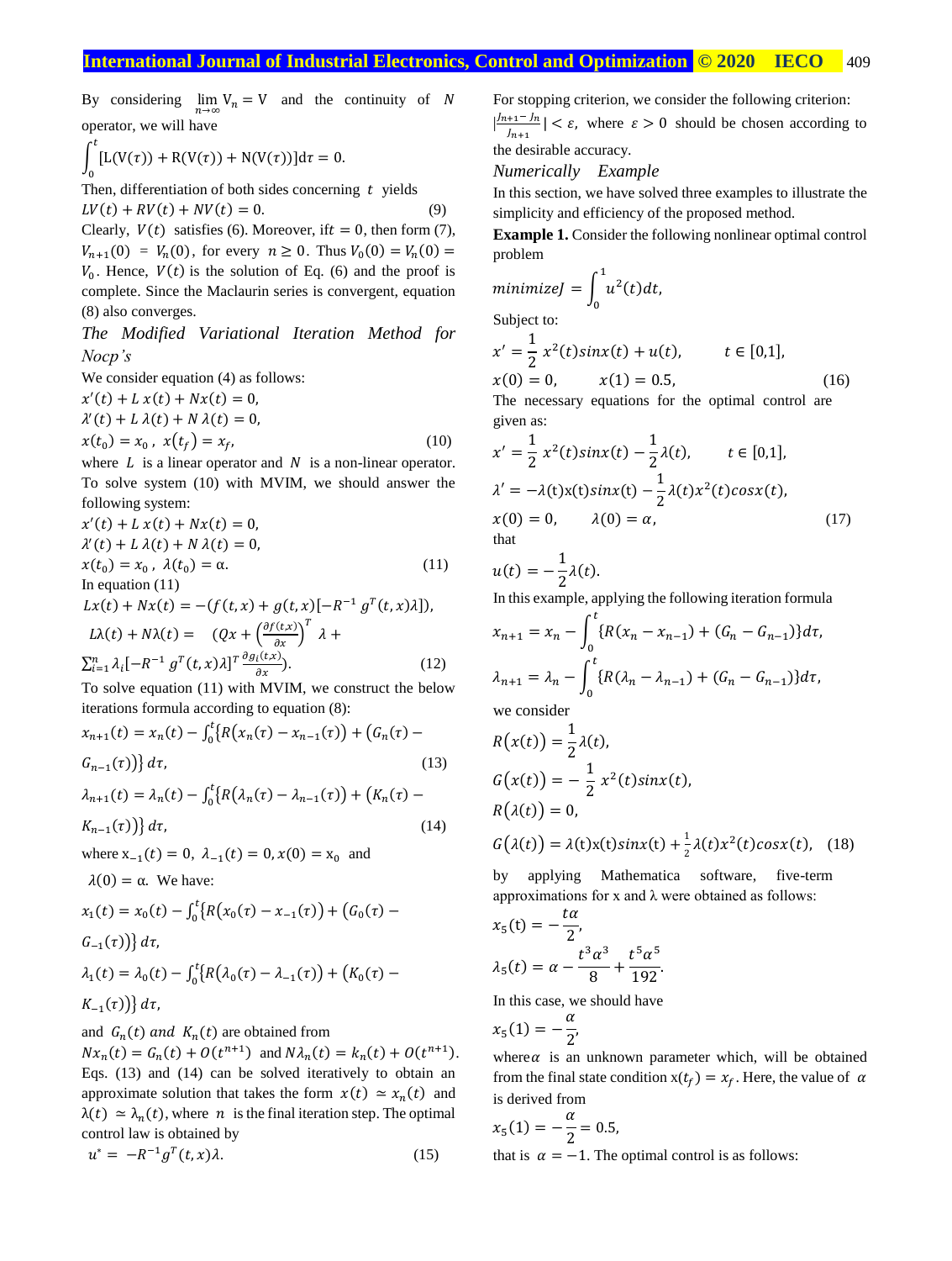$$
u(t) \simeq u_5(t) = -\frac{1}{2}\lambda_5(t) = \frac{1}{2}\left(1 - \frac{t^3}{8} + \frac{t^5}{192}\right).
$$

We consider  $\varepsilon = 10^{-3}$ . Once the proposed method is applied, the numerical results for  $J_i$  and stopping criterion are as given in Table I. The maximum absolute error of the proposed method, modal series method [23], and measure theory method [24] are presented in Table II, which shows the proposed method has achieved similar results with modal series method. In addition, it should be noted that the basic VIM can not be calculated more than two iterations for example above. Also, the obtained numerical solution for $x(t)$  and  $u(t)$  in five iterative are depicted in Fig 1.

**Table I**: Numerical results for different iteration, Example 1

|   | Ji      | $i^{-j}$ i – 1             |
|---|---------|----------------------------|
|   | 0.25000 |                            |
| 2 | 0.25000 | 0                          |
| 3 | 0.23493 | $6.4146767 \times 10^{-2}$ |
| 4 | 0.23493 |                            |
| 5 | 0.23533 | $1.6997408 \times 10^{-3}$ |
|   |         |                            |

**Table II:** Numerical results for the proposed method versus other methods, Example 1

| Method                            | Objective<br>value | Max state error      | <b>CPU</b><br>time |
|-----------------------------------|--------------------|----------------------|--------------------|
| Proposed<br>Method<br>$(N=5)$     | 0.2353             | $3.2 \times 10^{-5}$ | 0.01562            |
| Modal series<br>method<br>$(n=5)$ | 0.2353             | $2.8 \times 10^{-5}$ |                    |
| Measure<br>theory<br>method       | 0.2425             | $4.3 \times 10^{-3}$ |                    |



**Fig. 1(a)**: Suboptimal state and control  $x(t)$ Example 1.



**Fig. 1(b)**: Suboptimal state and control  $u(t)$ , Example 1.

**Example 2.** We consider the optimal maneuvers of a rigid asymmetric space craft [2]. The Euler's equations for the angular velocities of the spacecraft are given by:

$$
x' = \begin{bmatrix} x'_{1}(t) \\ x'_{2}(t) \\ x'_{3}(t) \end{bmatrix} = \begin{bmatrix} -\frac{l_{3}-l_{2}}{l_{1}} & x_{2}(t)x_{3}(t) \\ -\frac{l_{1}-l_{3}}{l_{2}} & x_{1}(t)x_{3}(t) \\ -\frac{l_{2}-l_{1}}{l_{3}} & x_{1}(t)x_{2}(t) \end{bmatrix} + \begin{bmatrix} \frac{1}{l_{1}} & 0 & 0 \\ 0 & \frac{1}{l_{2}} & 0 \\ 0 & 0 & \frac{1}{l_{3}} \end{bmatrix} \begin{bmatrix} u_{1}(t) \\ u_{2}(t) \\ u_{3}(t) \end{bmatrix},
$$

where  $x_1$ ,  $x_2$  and  $x_3$  are the angular velocities of the spacecraft,  $u_1$ ,  $u_2$  and  $u_3$  are the control torques, and  $I_1 = 86.24$ ,  $I_2 = 85.07$ , and  $I_3 = 113.59$  kg  $m^2$ are the spacecraft principle inertia. The optimal control is to find the control  $u(t)$  ( $t \in [0, T]$ ) that minimize the cost function

$$
J[x, u] = \frac{1}{2} \int_0^{100} (x^T(t)Qx(t) + u^T(t)Ru(t))dt,
$$
  
Where:  $Q = \begin{bmatrix} 0 & 0 & 0 \\ 0 & 0 & 0 \\ 0 & 0 & 0 \end{bmatrix}, R = \begin{bmatrix} 1 & 0 & 0 \\ 0 & 1 & 0 \\ 0 & 0 & 1 \end{bmatrix}.$ 

In addition, the following boundary conditions should be satisfied:

$$
x_1(0) = 0.01^{\gamma}/_S, x_2(0) = 0.005^{\gamma}/_S, x_3(0) = 0.001^{\gamma}/_S, x_1(100) = x_2(100) = x_3(100) = 0^{\gamma}/_S.
$$

According to the Pontryagin's maximum principle, the following non-linear TPBVP should be solved:

$$
x_1'(t) = -\frac{\lambda_1(t)}{I_1^2} - \frac{I_3 - I_2}{I_1} x_2(t) x_3(t),
$$
  
\n
$$
x_2'(t) = -\frac{\lambda_2(t)}{I_2^2} - \frac{I_1 - I_3}{I_2} x_1(t) x_3(t),
$$
  
\n
$$
x_3'(t) = -\frac{\lambda_3(t)}{I_3^2} - \frac{I_2 - I_1}{I_3} x_1(t) x_2(t),
$$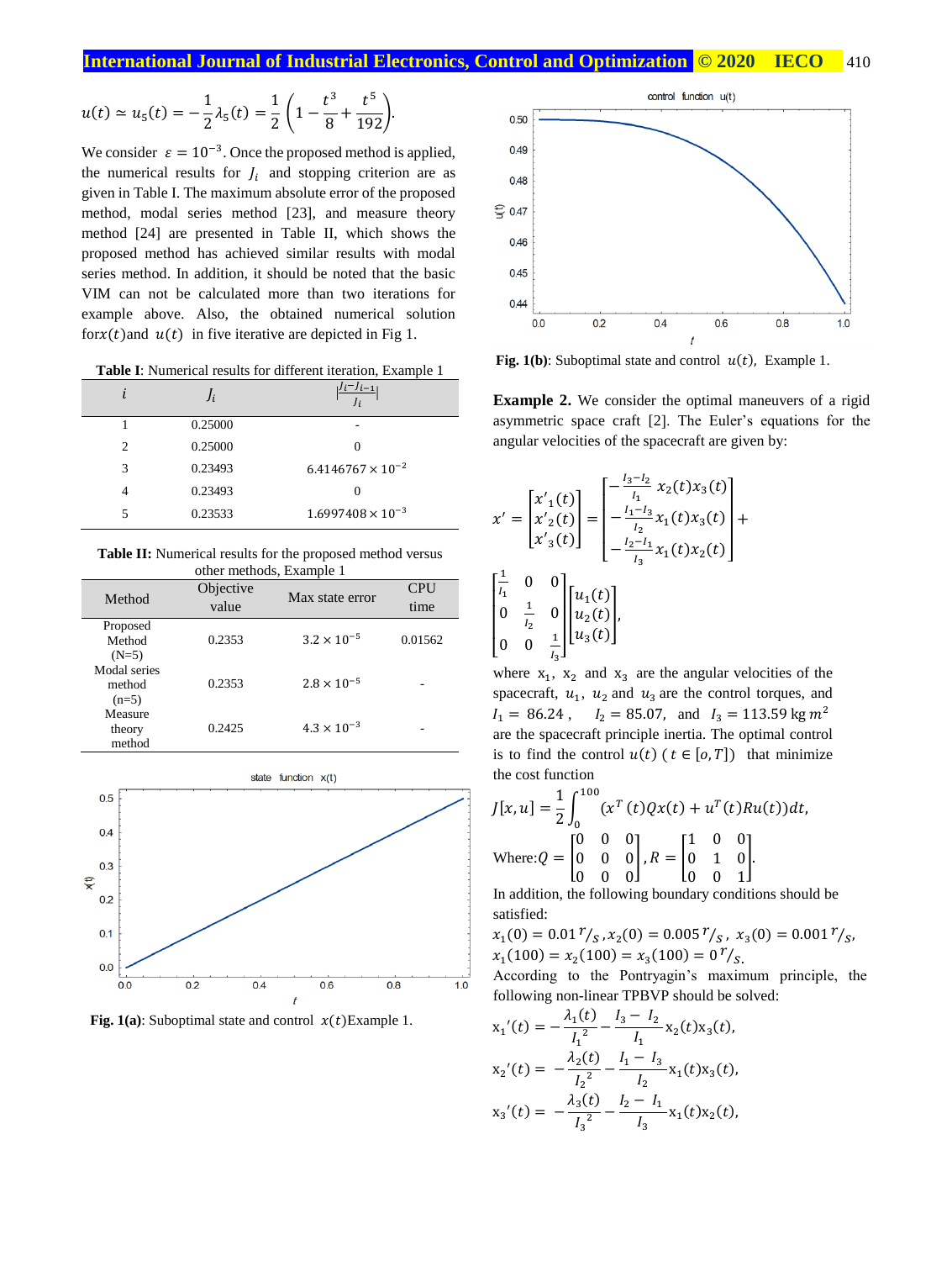$$
\lambda'_{1}(t) = \frac{I_{1} - I_{3}}{I_{2}} x_{3}(t) \lambda_{2}(t) + \frac{I_{2} - I_{1}}{I_{3}} x_{2}(t) \lambda_{3}(t),
$$
  
\n
$$
\lambda'_{2}(t) = \frac{I_{3} - I_{2}}{I_{1}} x_{3}(t) \lambda_{1}(t) + \frac{I_{2} - I_{1}}{I_{3}} x_{1}(t) \lambda_{3}(t),
$$
  
\n
$$
\lambda'_{3}(t) = \frac{I_{3} - I_{2}}{I_{1}} x_{2}(t) \lambda_{1}(t) + \frac{I_{1} - I_{3}}{I_{2}} x_{1}(t) \lambda_{2}(t),
$$
  
\n
$$
x_{1}(0) = 0.01 \, r_{S}, x_{2}(0) = 0.005 \, r_{S}, x_{3}(0) =
$$
  
\n0.001  $r_{S}$ ,

 $x_1(100) = x_2(100) = x_3(100) = 0$ <sup>r</sup>/<sub>S</sub>. and the optimal control law is given by:

$$
u_1(t) = -\frac{\lambda_1(t)}{I_1}
$$
  
\n
$$
u_2(t) = -\frac{\lambda_2(t)}{I_2}
$$
  $t \in [0,100],$   
\n
$$
u_3(t) = -\frac{\lambda_3(t)}{I_3}
$$

To solve the above problem by means of MVIM, we choose the initial approximations  $x_{1,0}(t) = 0.01$ ,  $x_{2,0}(t) = 0.005$ ,  $x_{3,0}(t) = 0.001, \ \lambda_{1,0}(t) = \alpha_1, \ \lambda_{2,0}(t) = \alpha_2, \ \lambda_{3,0}(t) = \alpha_3$ Four-term approximations for  $\lambda_1, \lambda_2, \lambda_3, x_1, x_2$  and  $x_3$ , were obtained as follows:

 $x_{14}(t) = 0.01 - 9.57399 * 10^{-10} t^2 - 3.80068 *$  $10^{-13} t^3 - 8.41885 * 10^{-17} t^4 - t(1.65353 * 10^{-6} +$  $0.000134457\alpha_1 + 4.83265 * 10^{-11} t^3 \alpha_1 + \cdots$  $x_{24}(t) = 0.005 + 5.62075 * 10^{-10} t^2 + 6.97602 *$  $10^{-14}$   $t^3 - 9.74227 \times 10^{-17}$   $t^4 - 4.44624 \times$  $10^{-8} t^2 \alpha_1 - 8.35108 * 10^{-11} t^3 \alpha_1 + 1.00806 *$  $10^{-14} t^4 \alpha_1 + \cdots$  $x_{34}(t) = 0.001 + 2.45993 * 10^{-10} t^2 - 1.59378 *$  $10^{-17} t^4 - 7.10014 * 10^{-8} t^2 \alpha_1 + 2.73532 *$  $10^{-27} t^3 \alpha_1 - 2.77608 * 10^{-15} t^4 \alpha_1 + 1.80313 *$  $10^{-14} t^4 \alpha_1^2 + \cdots$  $\lambda_{14}(t) = \alpha_1 - 9.57399 * 10^{-8} t^2 \alpha_1 - 3.65045 *$  $10^{-11} t^3 \alpha_1 - 1.08007 * 10^{-14} t^4 \alpha_1 + 2.61537 *$  $10^{-12} t^4 \alpha_1^2 - 2.92101 * 10^{-12} t^3 \alpha_2 + 4.63115 *$  $10^{-15} t^4 \alpha_2 + \cdots$  $\lambda_{24}(t) = 2.59506 * 10^{-11} t^3 \alpha_1 - 4.76375 * 10^{-15} t^4 \alpha_1$  $7.0635 * 10^{-9} t^3 \alpha_1^2 + 3.50454 * 10^{-15} t^4 \alpha_1^2 + \alpha_2 +$  $1.12415 * 10^{-7} t^2 \alpha_2 - 3.65045 * 10^{-11} t^3 \alpha_2 - 1.02222 *$  $10^{-14}t^4\alpha_2 + \cdots$  $\lambda_{34}(t) = -1.05879 * 10^{-22} t^2 \alpha_1 + 6.77927 *$  $10^{-11} t^3 \alpha_1 - 3.01805 * 10^{-14} t^4 \alpha_1 - 1.36096 *$  $10^{-10} t^3 \alpha_1^2 - 1.22707 * 10^{-12} t^4 \alpha_1^2$  – t(-0.00165353 $\alpha_1$  + 0.003215 $\alpha_2$ ) – 1.31811 \*  $10^{-10} t^3 \alpha_2 + \cdots$ That  $u_1(t) = -\frac{\lambda_{14}(t)}{l}$  $\frac{4(1)}{I_1}$  = -0.0115955(0.743687 –  $0.00012251 t + 5.03449 * 10^{-7} t^2 + 8.58655 *$  $10^{-10}t^3 - 7.81513 \times 10^{-13}t^4$ 

$$
u_2(t) = -\frac{\lambda_{24}(t)}{l_2} = -0.011755(0.361736 + 0.000233517 t - 1.04679 * 10^{-6}t^2 - 8.36735 *
$$
  
\n
$$
10^{-10}t^3 + 2.54377 * 10^{-13}t^4),
$$
  
\n
$$
u_3(t) = -\frac{\lambda_{34}(t)}{l_3} = -0.00880359(0.120619 + 0.000066725 t - 3.17293 * 10^{-7}t^2 - 1.53805 *
$$
  
\n
$$
10^{-10}t^3 + 3.94016 * 10^{-13}t^4),
$$
  
\nwith the final state condition  $x_{14}(100) = 0, x_{24}(100) = 0,$   
\n $x_{34}(100) = 0$ , we have gained:  
\n $\alpha_1 = 0.7436866718467056,$   
\n $\alpha_2 = 0.36173553498082317,$   
\n $\alpha_3 = 0.12061935192581671.$ 

We consider  $\epsilon = 10^{-4}$ . By applying the proposed method, the numerical results for  $J_i$  and stopping criterion are as given in Table III. The maximum absolute error of the proposed method, SHAM Chebyshev [14], SHAM Legendre [14] and HPM are as given in Table IV. It is noteworthy that the given method improves the maximum absolute error which indicates the efficiency of the method. Also, the obtained numerical solution for  $x(t)$  and  $u(t)$  in four iterative are depicted in Figures 2, 3 and 4.

**Table III**: Numerical results for different iteration, Example 2

|                   |            |                                | 3                      |                       |
|-------------------|------------|--------------------------------|------------------------|-----------------------|
| $\mathbf{I}$ i    | 0.00468052 | 0.00467797                     | 0.00467903             | 0.00467886            |
| $ l^{i-j}l^{-1} $ |            | 5.451082 $\times$<br>$10^{-4}$ | 2.265426×<br>$10^{-4}$ | 3.63336x<br>$10^{-5}$ |



**Fig. 2**(a). Suboptimal state  $x_1(t)$ , Example 2.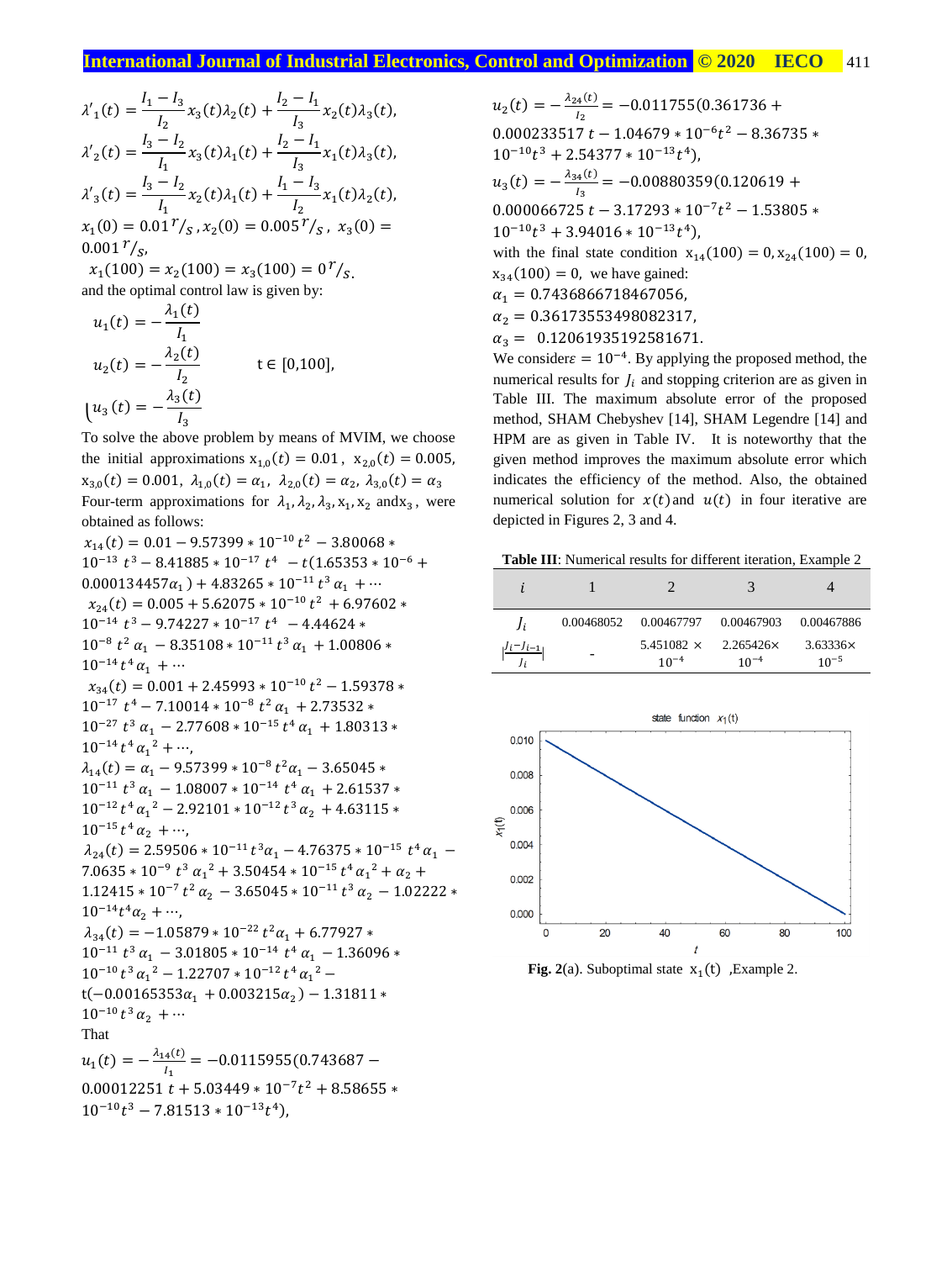







**Fig. 4**: Suboptimal control  $u_2(t)$  and  $u_3(t)$ , Example 2.

**Fig. 3**: Suboptimal control  $x_3(t)$  and  $u_1(t)$ , Example2.

| <b>METHOD</b>                                | Objective value | Max state error           | CPU time |
|----------------------------------------------|-----------------|---------------------------|----------|
| PROPOSED METHOD                              | 0.004678        | $2.40484 \times 10^{-14}$ | 0.046875 |
| SHAM CHEBICHEV ( $M=6$ , $N=50$ , $H=-1.2$ ) | 0.004687        | $1.0586 \times 10^{-9}$   | ۰        |
| SHAM LEGENDER $(M=6, N=50, H=-1.2)$          | 0.004687        | $1.0589 \times 10^{-9}$   | -        |
| $HPM(M=6)$                                   | 0.004687795533  | $3.1420 \times 10^{-8}$   | ۰        |

| <b>Table IV</b> : Numerical results for the proposed method versus other methods, Example 2 |  |  |  |
|---------------------------------------------------------------------------------------------|--|--|--|
|---------------------------------------------------------------------------------------------|--|--|--|

**Example 3.** Consider the non-linear system described by  $x_1' = x_2 + x_1 x_2$ ,  $x_2' = -x_1 + x_2 + x_2^2 + u,$ 

 $x_1(0) = -0.8, \quad x_2$  $x_2(0) = 0,$ and the functional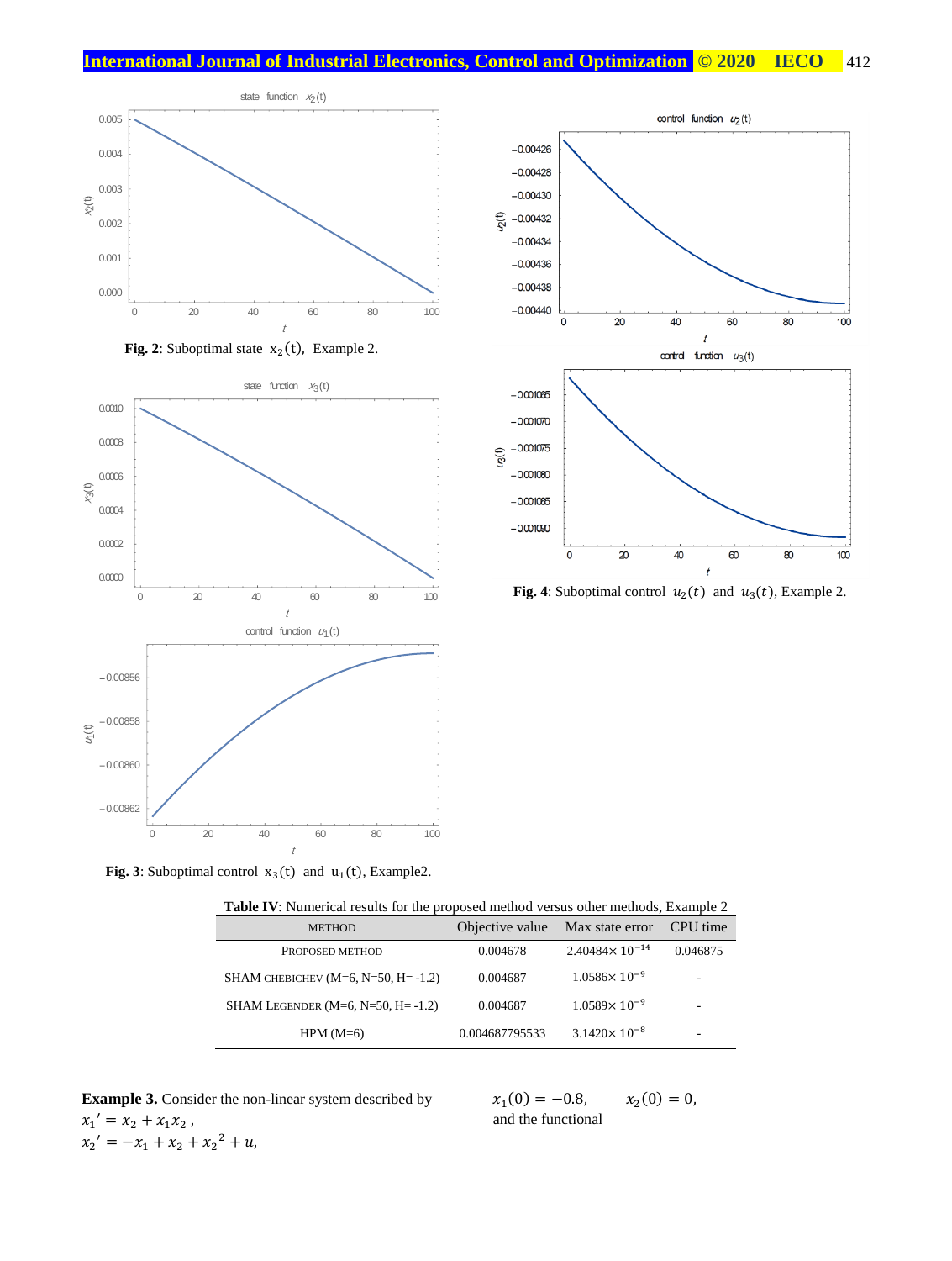$$
minimize J = \frac{1}{2} \int_0^1 (x_1^2 + x_2^2 + u^2) dt.
$$
  
The extreme conditions are

$$
\lambda_1' = -(x_1 + \lambda_1 x_2 - \lambda_2),
$$
  
\n
$$
\lambda_2' = -(x_2 + \lambda_1 (1 + x_1) + \lambda_2 (1 + 2x_2)),
$$
  
\n
$$
x_1' = x_2 + x_1 x_2,
$$
  
\n
$$
x_2' = -x_1 + x_2 + x_2^2 - \lambda_2,
$$
  
\nthat

 $x_1(0) = -0.8, x_2(0) = 0, \lambda_1(1) = \lambda_2(1) = 0,$ and the optimal control is  $u = -\lambda_2$ . By using Mathematica software, two- term approximations for  $\lambda_1$ ,  $\lambda_2$ ,  $x_1$  and  $x_2$ , were obtained as follows:

$$
x_{12}(t) = -0.8 + 0.08 t^2 - 0.1 t^2 \alpha_1,
$$
  
\n
$$
x_{22}(t) = 0.4 t^2 + 0.1 t^2 \alpha_1 - t(-0.8 + \alpha_2),
$$
  
\n
$$
\lambda_{12}(t) = \alpha_1 - 0.5t^2 \alpha_1 - t(-0.8 - \alpha_2) - \frac{t^2 \alpha_2}{2}
$$
  
\n
$$
+ \frac{1}{2} t^2 \alpha_1 \alpha_2,
$$
  
\n
$$
\lambda_{22}(t) = -0.48t^2 + 0.1t^2 \alpha_1 + \alpha_2 + 0.1t^2 \alpha_2 + t^2 \alpha_2^2 - t(0.2\alpha_1 + \alpha_2),
$$
  
\nThat  
\n
$$
u(t) \approx u_{22}(t) = -\lambda_{22} = -0.536036 + 0.257913t + 0.278123t^2.
$$

We consider  $\varepsilon = 3 \times 10^{-2}$ . Once the proposed method is applied, the numerical results for  $J_i$  and stopping criterion are as given in Table 6. The obtained numerical solution for  $x(t)$  and  $u(t)$  in three iterative are depicted in Fig 5 and 6.



**Fig 5**: Suboptimal state  $x_1(t)$  and  $x_2(t)$ , Example 3.



**Fig. 6**: Suboptimal control  $u(t)$ , Example 3.

| <b>Table V:</b> Calculation of $\alpha$ for $N = 2$ , Example 3 |  |
|-----------------------------------------------------------------|--|
|                                                                 |  |

| $\boldsymbol{\mathsf{u}}$ |             |          |
|---------------------------|-------------|----------|
| -1.39061579               | 0.536036193 | 0.410274 |

**Table VI**: Numerical results for different iteration, Example 3

| Ī.      | $\int_{i}$ | $J_i - J_{i-1}$         |
|---------|------------|-------------------------|
|         | 0.417241   |                         |
| $2^{1}$ | 0.410274   | $1.6981 \times 10^{-2}$ |
| 3       | 0.427145   | $3.9497 \times 10^{-2}$ |
|         | 0.431156   | $9.3028 \times 10^{-3}$ |

**Table VII:** Minimum of objective value for the proposed

| Method                     | Objective value | CPU time (sec) |
|----------------------------|-----------------|----------------|
| Proposed method<br>$(N=3)$ | 0.410274        | 0.015625       |
| $VIM(N=3)$<br>[18]         | 0.4102          | -              |

#### **Conclusions**

Due to its high computing demands, VIM cannot solve some non-linear optimal control problems. Hence, we proposed the modified variational iteration method to find a solution for this type of optimal control problems. The suggested method eliminates all additional calculations in VIM thus requires less time to do the computations. As stated, in Example1, the VIM cannot be counted more than two iterations due to additional calculations, but the proposed method is applicable in the high iteration. In addition, as seen in Table IV, the better max state error is obtained compared to other methods. As a future research direction, we can apply this method for solving optimal control problems ruled by partial differential equations and integral equations.